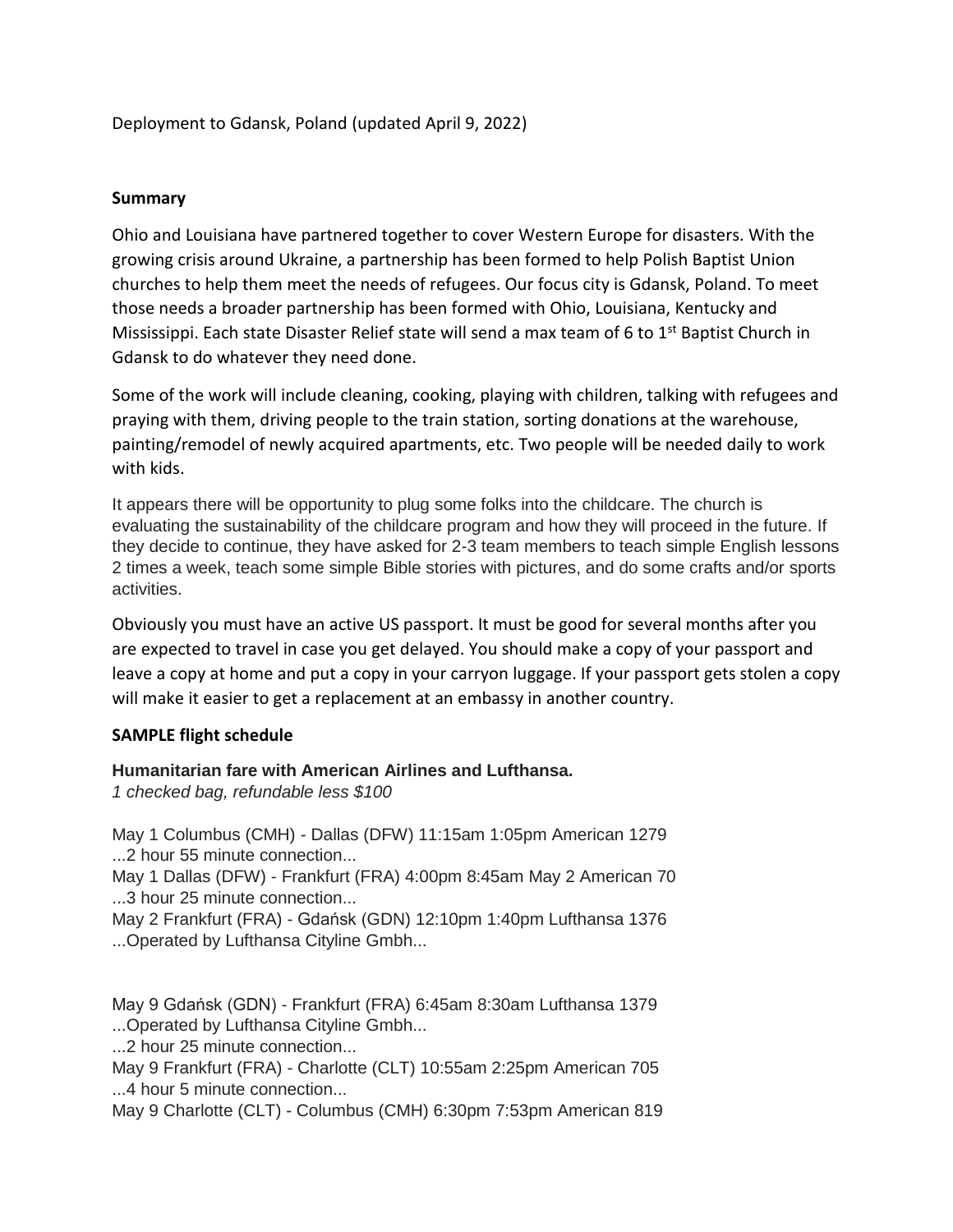### **Volunteer Requirements**

The first group to recruit volunteers will be from Ohio Disaster Relief volunteers.

The next group to recruit volunteers will be from Ohio SBC churches.

The next group will be from other state disaster relief volunteers

Volunteers must be a member or regular attender in good standing at an SBC church

Volunteers must be strong believers and have a desire to serve.

Volunteers must be flexible. You will most likely do things you did not plan to do, so just because you plan for one thing doesn't mean you will do that all the time, or at all. The team cannot have any predetermined agendas regarding work tasks, functions, etc.

Given this ministry is working through Send Relief and the International Mission Board, which are Cooperative Program funded organizations, we are asking each team members churches to be participating in Cooperative Program giving. If this is not the case, please contact Dr. John Heading, Ohio DR Director, and we will talk it through. We don't want to keep anyone from serving, however this is an example of what cooperative efforts can accomplish as we all partner together.

### **Names to Know**

- 1. John Heading is the DR Dir for OH [jheading@scbo.org](mailto:jheading@scbo.org) 614-309-9751
- 2. Stan Tatham is the DR Dir for LA
- 3. Ron Crow is the DR Dir for KY
- 4. Hubert Yates is the DR Dir for MS
- **5.** Ken Brownd is the IMB person in Gdansk.
- 6. Artur Grybek is elder at  $1<sup>st</sup>$  Bap. In Gdansk who is leading this project
- 7. Coy Webb is the Send Relief leader for international ministry.
- 8. Tom and Vicki Kilpatrick from MS will be site coordinators in Gdansk.

### **Mission Process**

- 1. Individuals will volunteer to serve on a team.
- 2. OH dates are: April 3-11 (Filled) ; May 1-9; May 29-June 6; June 26-July 4; July 24-Aug 1; August 21-29. (We may supplement other weeks as needed or they help us)
- 3. Once a team is set a team leader will be chosen. The team leader will be responsible for leading their team. This includes making sure paperwork is done on time, serve as point person for the team as they get ready to go and in the field, and answering questions from their team. The TL will also carry the money needed to cover in country expenses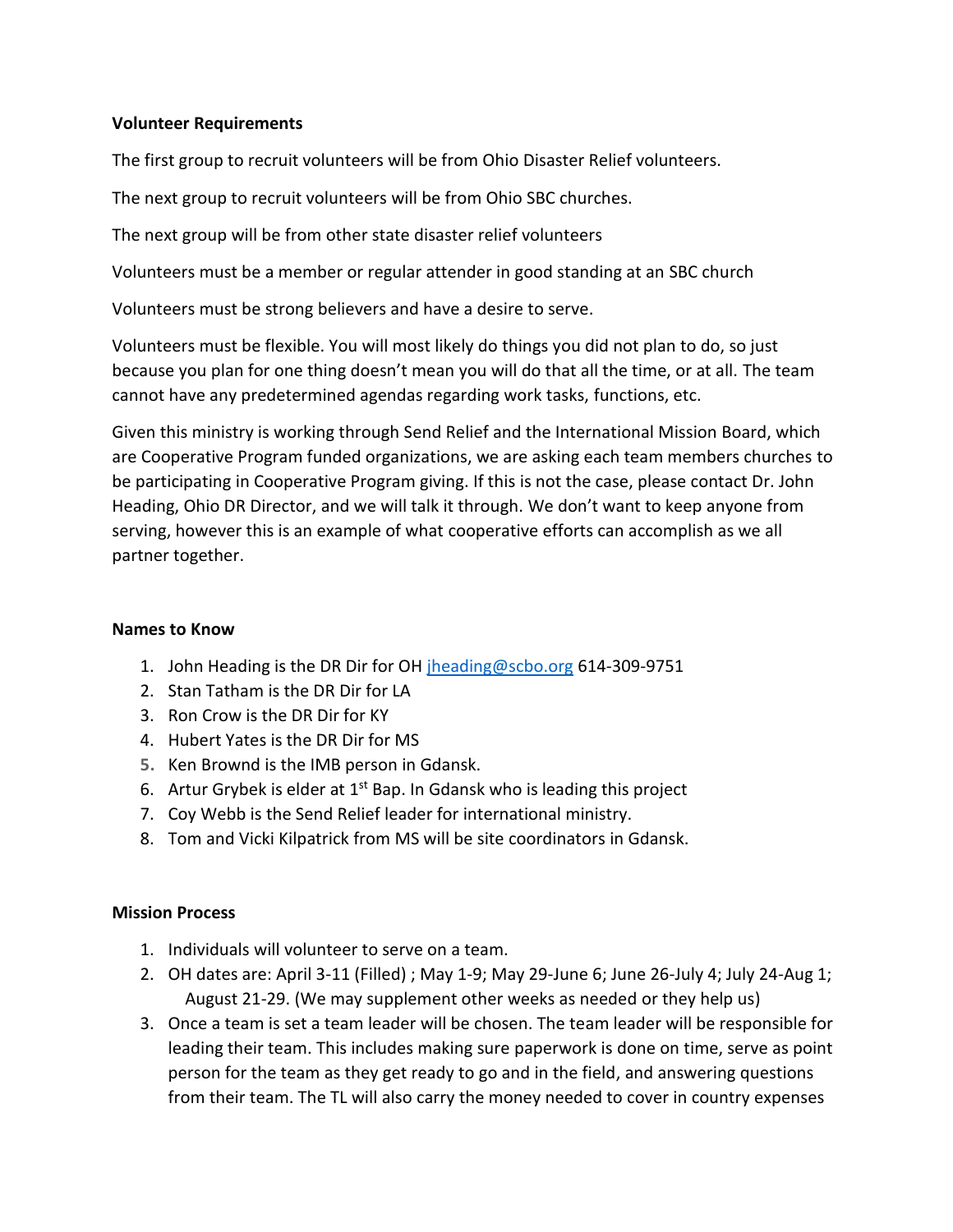that was collected by all team members before they left. John Heading from SCBO will collect all moneys and disperse as needed.

4. The team leader (TL) will contact Emily Quinn [\(equinn@sendrelief.org\)](mailto:equinn@sendrelief.org) with Send Relief and identify themselves as the TL. The TL will begin the online application process for IMB. These must be done through this process. Your state background check and process will not be accepted for this.

This includes:

- online application (have 3 references for them to email)
- background check by IMB (you will pay the \$25 fee. Good for 1 year.)
- Child Protection Training online.
- 5. Once the team leader has completed their process, they will add their team members and the team members will go through the process.
- 6. Once a team is set they prepare to leave.

# **Costs**

- 1. \$25 fee for SendRelief background check. You pay this directly to SR.
- 2. Airfare: tickets will be purchased by SCBO for teams. These costs vary based on time of year and gas prices. For the April trip around \$1000-\$1100.
- 3. Team will stay in a local hotel, La Petite Apartments. SCBO to book.
- 4. The team will also have a translator. This is a total of \$220 per week.
- 5. We will cover transportation for the week. \$300 total for the week.This number is an estimate, but we will have more exact numbers as the weeks move forward.
- 6. Travel Meals each team member is responsible for their own travel meals. Travel through airports, etc. Once you reach Poland, meals are covered.
- 7. In Country, the team will pay the site coordinators \$6.50 each day for lunches at the church. These meals are very filling and cooked from scratch. For breakfast – it's recommended

\*\*Exact numbers provided below.

Estimated Total:

# **These costs you pay on your own:**

- 
- 
- Send Relief background check <br>
\$25 to Send Relief with online link
- COVID test before you leave  $\frac{1}{2}$  Work this out with your provider
- COVID test  $\sim$  80 telehealth in Poland

\*\*Bring a covid test with you. Buy it at the store over the counter\*\* The COVID test in Poland is a cost you will pay yourself. The exact amount will be known before you go. It'll range from \$20-\$40 each.

Travel meals **Travel meals 1988**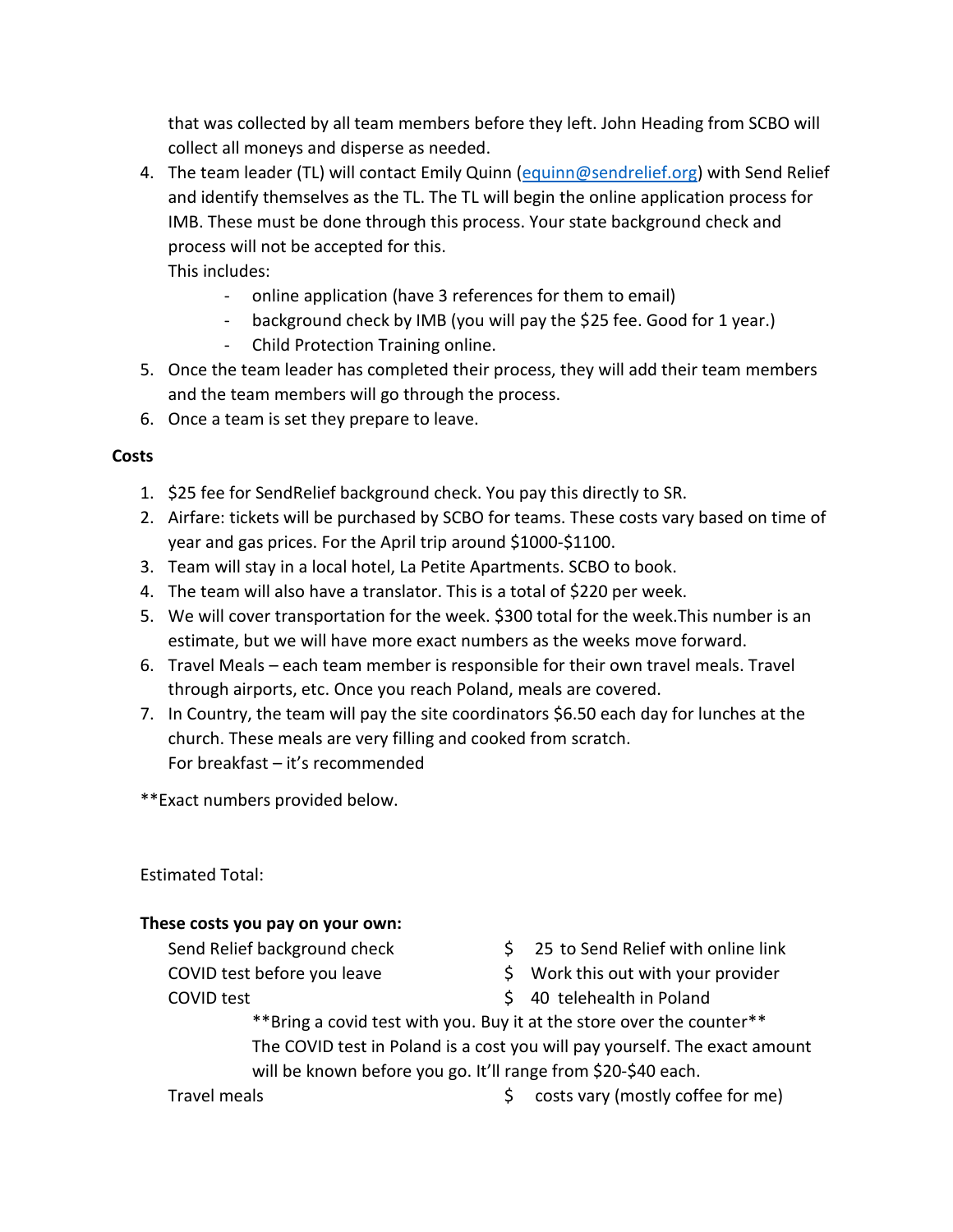## **These amounts are sent to SCBO Disaster Relief as an online payment.**

## **DO NOT designate to Poland or refugee work. Only Ohio Disaster Relief.**

We will use this money to pay for things in advance and to send money with the team leader for these in-country expenses.

| Airfare                 | \$1035 to SCBO   |
|-------------------------|------------------|
| Food / Lodging          | $$175$ to SCBO   |
| Translator              | 40 to SCBO<br>S. |
| Transportation          | $$50$ to SCBO    |
| <b>Travel Insurance</b> | 40 to SCBO<br>S. |
|                         | Total \$1340.00  |

Money given that covers in-country costs will be given to the team leader in cash to pay those expenses. Money can be exchanged once you arrive in Poland. Do NOT exchange money in the airport.

# **COVID Issues**

Poland does NOT have any COVID rules at this time. (Poland) Masks are required on all airlines for the entire flight. (Airline rules) Please bring a few masks anyway. (Just in case)

Any country we transit through will require us to meet their COVID rules. Example, we fly through Germany so we will have to have a negative COVID test before you leave and must be fully vaccinated (both shots and 1 booster.) The booster shot must be completed at least 14 days before you leave. Proof of negative test and vaccinations is required.

- 1. You will be required to have a negative COVID test before you leave the US. If it is a PCR test, it can be done 72 hours before your flight leave. If it is an antigen test, it has to be done within 24 hours of leaving the US.
- 2. The COVID test process to return from Poland will be done through Telehealth or possibly at the airport. The decision will be made before you leave. Take a COVID test with you to Poland. We will tell you which brand test to buy. You will take a COVID test with you on the trip.

# **If needed, here is the address of the church in Gdansk.**

**First Baptist Church**, Gdansk Poland, ul. Dabrowskiego 11, 80-298 Gdansk

phone: (+48 58) 306 44 53